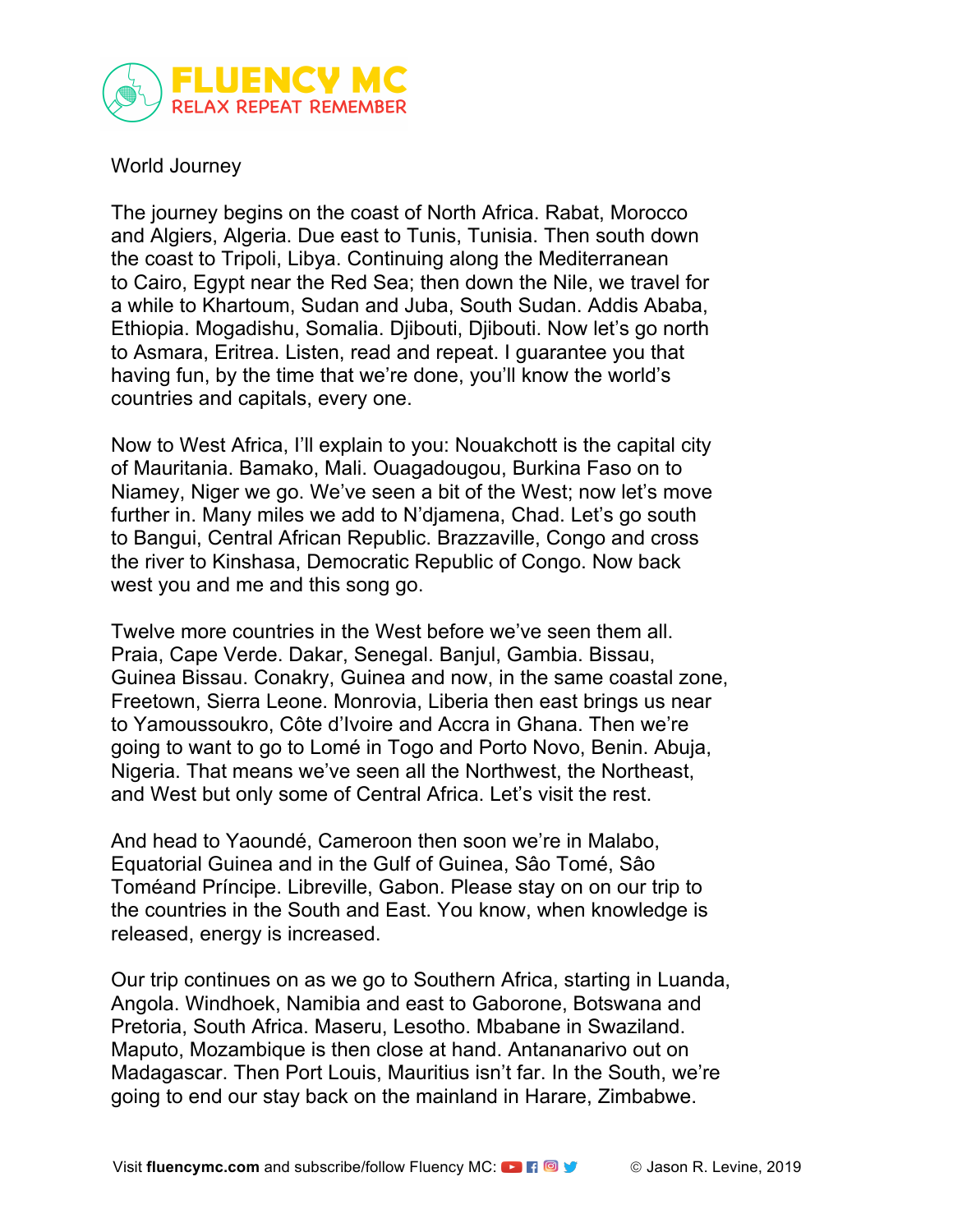

Now let's head north into Central East Africa. After we've been to Lusaka, Zambia we go to Lilongwe, Malawi and over to Monroni, Comoros and now we head a bit further out to sea to see Victoria, Seychelles and back in to Dodoma, Tanzania. Northwest to Bujumbura, Burundi and up to Kigali, Rwanda and Kampala, Uganda. Our trip through Africa ends in Nairobi, Kenya. Grab yourself a map and listen again to…

Flu will guide you through European terrain. Let's set out in Lisbon, Portugal, head east to Madrid in Spain. From Andorra-la-Vella in Andorra, up North we advance to Paris, France. Then south to Monaco, Monaco, San Marino, San Marino, and Vatican City within the city of Rome, Italy. Further south abroad to Valetta in Malta. Then we head North again, up to Bern, Switzerland. Vaduz, Liechtenstein is just across the borderline. Then Luxembourg, Luxembourg, northwest we can find. As we continue through Europe to Brussels in Belgium, Amsterdam, the Netherlands (called Holland as well) then it's over to Berlin in Germany, which is where we complete the first leg of our journey.

Now we're off to London, U.K., United Kingdom. Then we jump islands nearby to Dublin, Ireland. To Reykjavik, Iceland, south to Copenhagen, Denmark. We start to make our way into Oslo, Norway. Then a stay in Stockholm, Sweden and Helsinki, Finland into Tallinn, Estonia we fly, flew, flown to Riga, Latvia and Vilnius, down in Lithuania. Trekking through Europe, check the ground that we've gained, into Minsk, Belarus, Moscow, Russia, Kiev, Ukraine. Now let's head back west to Warsaw, Poland. Next, to Prague, Czech Republic is where we're going. Vienna, Austria and Ljubljana, Slovenia across to Zagreb, Croatia. Moving southeast, we check out the scene in Sarajevo, Bosnia-Herzegovina. To Belgrade, Serbia, Podgorica, Montenegro, Tirana, Albania, Pristina, Kosovo, Skopje, Macedonia and Athens, Greece to Nicosia, Cypress, way southeast.

Then in Eurasia on the Caspian Sea, we go see Baku, Azerbaijan and continuing on to Yerevan, Armenia and Tbilisi, Georgia. Let's forge ahead to Ankara, Turkey and next door to Sofia, Bulgaria and Bucharest, Romania. That leaves three countries that remain to be named. Chisinau, Moldova, west to Budapest, Hungary, Bratislava, Slovakia.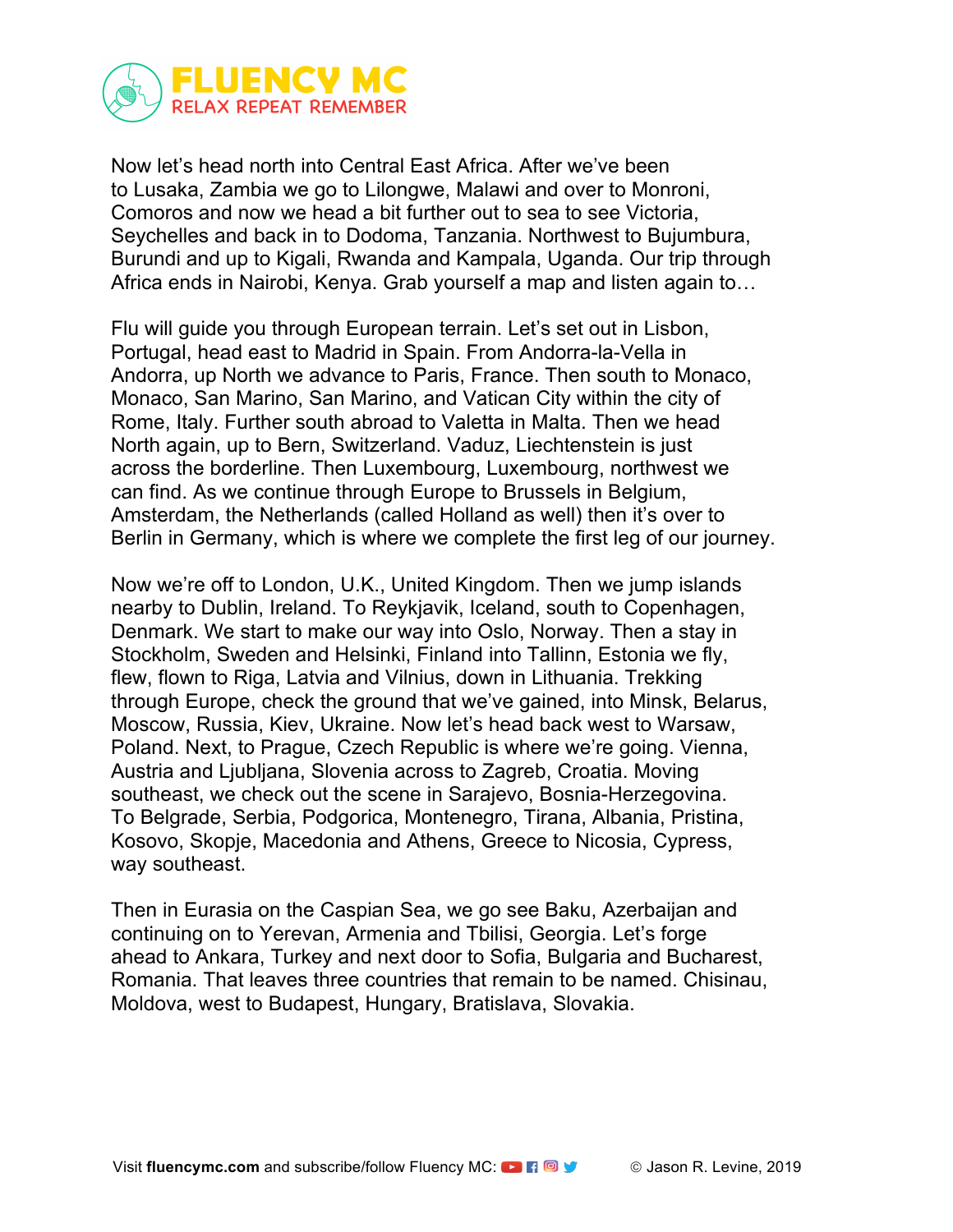

And then we rock Asia. Let's get started in Damascus, Syria, then west to Beirut, Lebanon and on to the holy cities of Israel and Palestine. East across the border to Amman, Jordan. Soon we find Riyadh in Saudi Arabia. Where are we off to next? From there let me take you to Sanaa, Yemen and Muscat, Oman. Then continuing along the Gulf we keep on to Abu Dhabi in the the United Arab Emirates and Doha, Qatar. Now it's just a bit northwest to get to Manama, Bahrain and up to Kuwait City in Kuwait. Baghdad, Iraq, Tehran, Iran and up north to Nursultan, Kazakhstan. Then back down south to Tashkent, Uzbekistan. Ashgabat, Turkmenistan, Kabul, Afghanistan, continuing south to Islamabad, Pakistan. Then north to Dushanbe, Tajikistan. Our last stop in Central Asia is Bishkek, Kyrgyzstan.

We keep on after we leave to see South Asia. We're blazing through Male, Maldives, Colombo, Sri Lanka, New Delhi, India, and Kathmandu, Nepal. Then southeast we get into Dhaka, Bangladesh and Thimphu, Bhutan, to Naypyidaw, Myanmar we keep covering land. Then it's way up north to Ulan Bator, Mongolia, Beijing, China, and Taipei, Taiwan. To Seoul, South Korea, Pyongyang, North Korea and Tokyo, Japan and we're still going strong.

Switching directions, we head down south to Southeast Asia and Vientiane in Laos. To Bangkok, Thailand, Phnom Penh, Cambodia, Hanoi, Vietnam then east and we go to Manilla, Philippines and Bandar Seri Begawan, Brunei. Then west across the China Sea lies Kuala Lumpur, Malaysia and Singapore, Singapore, Jakarta, Indonesia and Dili, East Timor.

Let's all go now to Oceania, down to Ngerulmud, Palau, Port Moresby, Papua New Guinea and Canberra, Australia. Then east we set sail to Palikir, Micronesia, Majuro, Marshall Islands, Tarawa, Kiribati. Then west and we find Yaren, Nauru and then we push through to Honiara, in the Solomon Islands and Port-Vila, Vanuatu. Down to Wellington, New Zealand and Suva, Fiji, Funafuti, Tuvalu. Two more countries to show you; so, let's go to Apia, Samoa, Nuku'alofa, Tonga. Relax, repeat, and you'll remember this song.